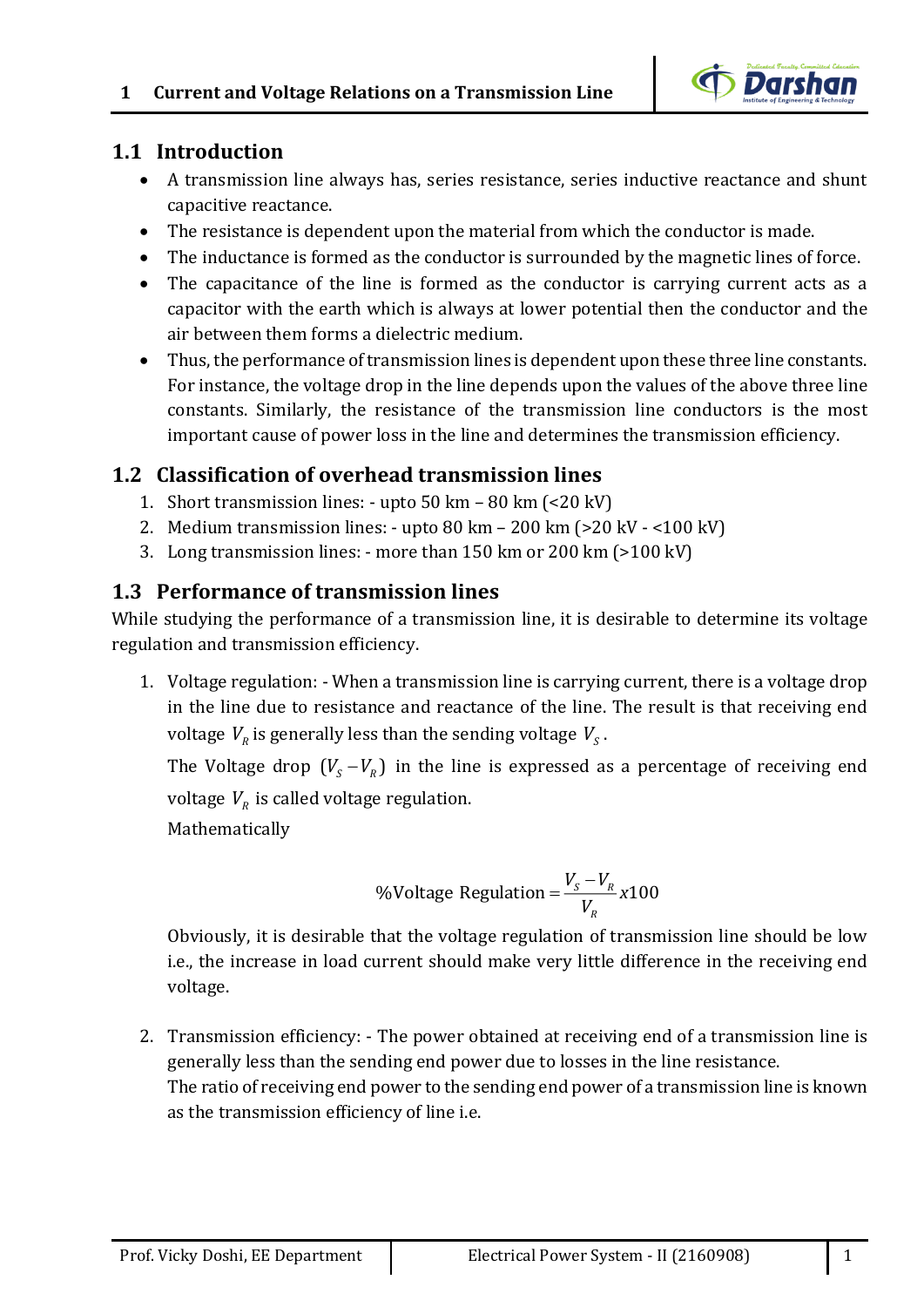

%Transmission Efficency,  $\eta = \frac{\text{Receiving end power}}{8.100} \times 100$  $\phi_{i}$  $=\frac{V_R I_R \cos \phi_R}{V_S I_S \cos \phi_S} x 100$  $\phi$  $=\frac{W_R I_R \cos \phi_R +$ Sending end power *x* cos  $\frac{\cos \phi_R}{\sigma}$  x100  $\cos \phi$  + losses  $R - R$ <sup> $\bullet$ </sup>  $S^{\perp}S$  so  $\varphi_{S}$  $R \cdot R$   $\sim$   $\sim$   $\varphi_R$  $R$ <sup>*R*</sup> $R$ </sub>  $\sim$   $\sim$   $\varphi$ <sub> $R$ </sub>  $\frac{V_R I_R \cos \phi_R}{V_c I_c \cos \phi_c} x$  $\frac{V_R I_R \cos \phi_R}{V_S I_S \cos \phi_R + \text{losses}}$ 

Where  $V_{_R}$  ,  $I_{_R}$  and  $\cos\phi_{_R}$  are receiving end voltage, current and power factor while  $V_{_S}$  ,  $I_{_S}$ and  $\cos\phi_{_{\rm S}}$  are sending end voltage, current and power factor.

# **1.4 Performance of single phase short transmission lines**

- The capacitance of short lines is negligible and usually not considered. Therefore, only resistance and inductance of the line are considered.
- The equivalent circuit of a single phase short transmission line is shown in the fig. 1.1(a) The vector diagram taking current as reference is shown in the fig 1.1(b).
- Here, the line resistance and inductance are shown as lumped or concentrated instead of being distributed.



*Figure 1.1 Short Transmission Line (a) Circuit and (b) Vector Diagram (Current as Reference)*

 $I = \,{\sf load}$  current

 $R=$  loop resistance i.e., resistance of both conductors

 $X_{\iota}$  = loop reactance

 $V_{\scriptscriptstyle R}$  = receiving end voltage

 $\cos \phi_{\scriptscriptstyle R}^{}$  = receiving end power factor (lagging)

 $V_{\scriptscriptstyle S}$  = sending end voltage

 $\cos\phi_{\!S}^{} = \,$  sending end power factor

$$
(OC)2 = (OD)2 + (DC)2
$$
  
= (OE + ED)<sup>2</sup> + (DB + BC)<sup>2</sup>  
= (V<sub>R</sub> cos  $\phi_R$  + IR)<sup>2</sup> + (V<sub>R</sub> sin  $\phi_R$  + IX<sub>L</sub>)<sup>2</sup>  

$$
VS = \sqrt{(VR cos  $\phi_R$  + IR)<sup>2</sup> + (V<sub>R</sub> sin  $\phi_R$  + IX<sub>L</sub>)<sup>2</sup>)}
$$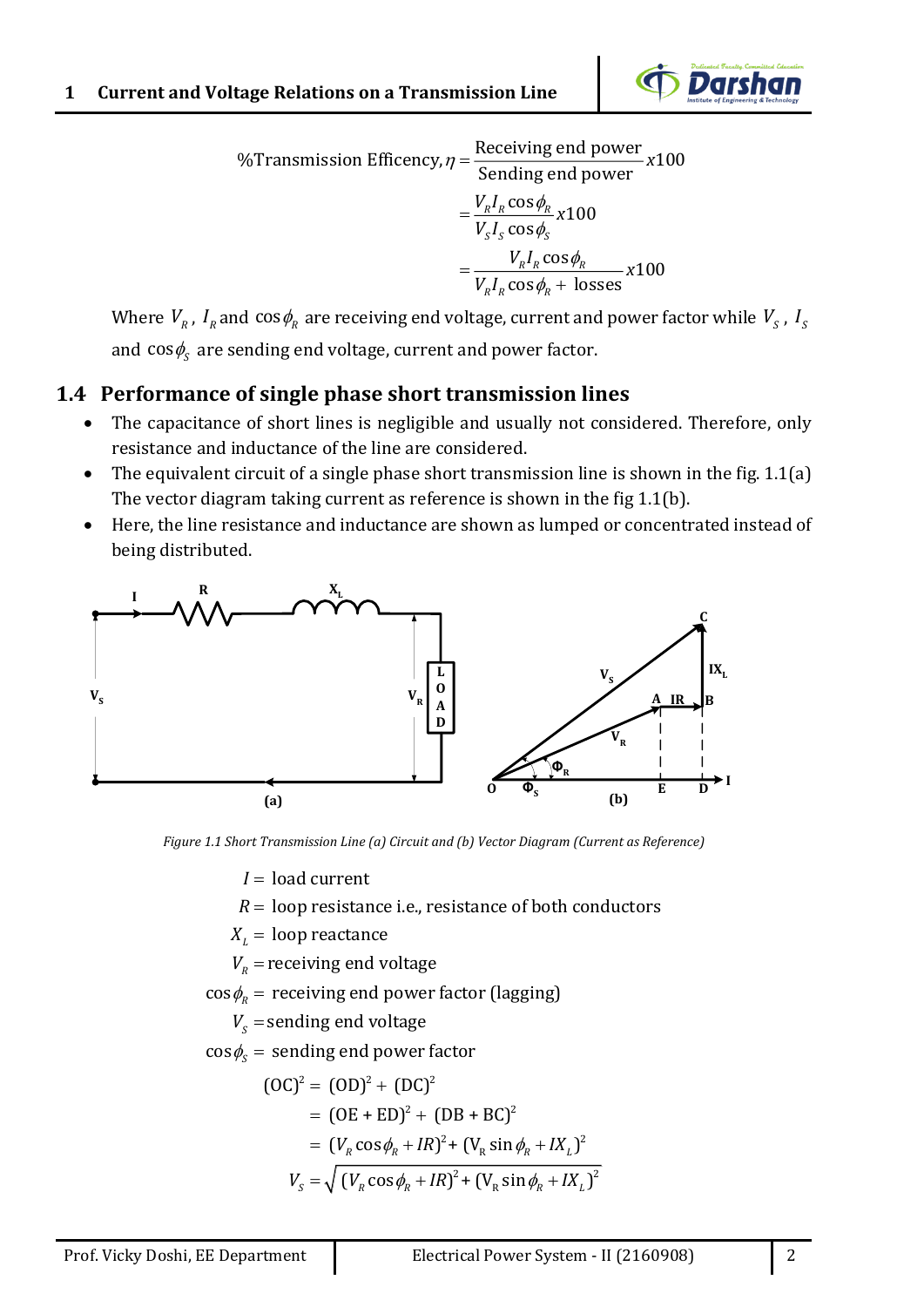

% Voltage Regulation = 
$$
\frac{V_s - V_R}{V_R} \times 100
$$
  
Sending end p.f.,  $\cos \phi_s = \frac{OD}{OC}$   
=  $\frac{V_R \cos \phi_R + IR}{V_S}$ 

Power delivered = $V_{\scriptscriptstyle R} I$  cos $\phi_{\scriptscriptstyle R}$ 

% Transmission Efficiency 
$$
=\frac{V_R I \cos \phi_R}{V_S I \cos \phi_S} \times 100
$$
  
 $=\frac{V_R I \cos \phi_R}{V_R I \cos \phi_R + \text{losses}} \times 100$ 

#### Losses =I<sup>2</sup>R

Solution under complex notation. It is often convenient to make the line calculation in complex notation.

Taking  $V_{R}$  as the reference phasor, the phasor diagram is shown in the fig. 1.2(b). It is clear that  $V_s$  the phasor sum of  $V_R$  and *IZ* 



*Figure 1.2 Short Transmission Line (a) Circuit and (b) Vector Diagram (Voltage as Reference)*

$$
V_R = V_R \angle 0
$$
  
=  $V_R$  + j0  
 $I = I \angle -\phi_R$  (For lagging p.f.)  
=  $I(\cos \phi_R - j \sin \phi_R)$   
 $Z = R + jX_L$   
 $V_S = V_R + IZ$   
=  $(V_R + j0) + I(\cos \phi_R - j \sin \phi_R)(R + jX_L)$   
 $V_S = V_S \angle \phi_S$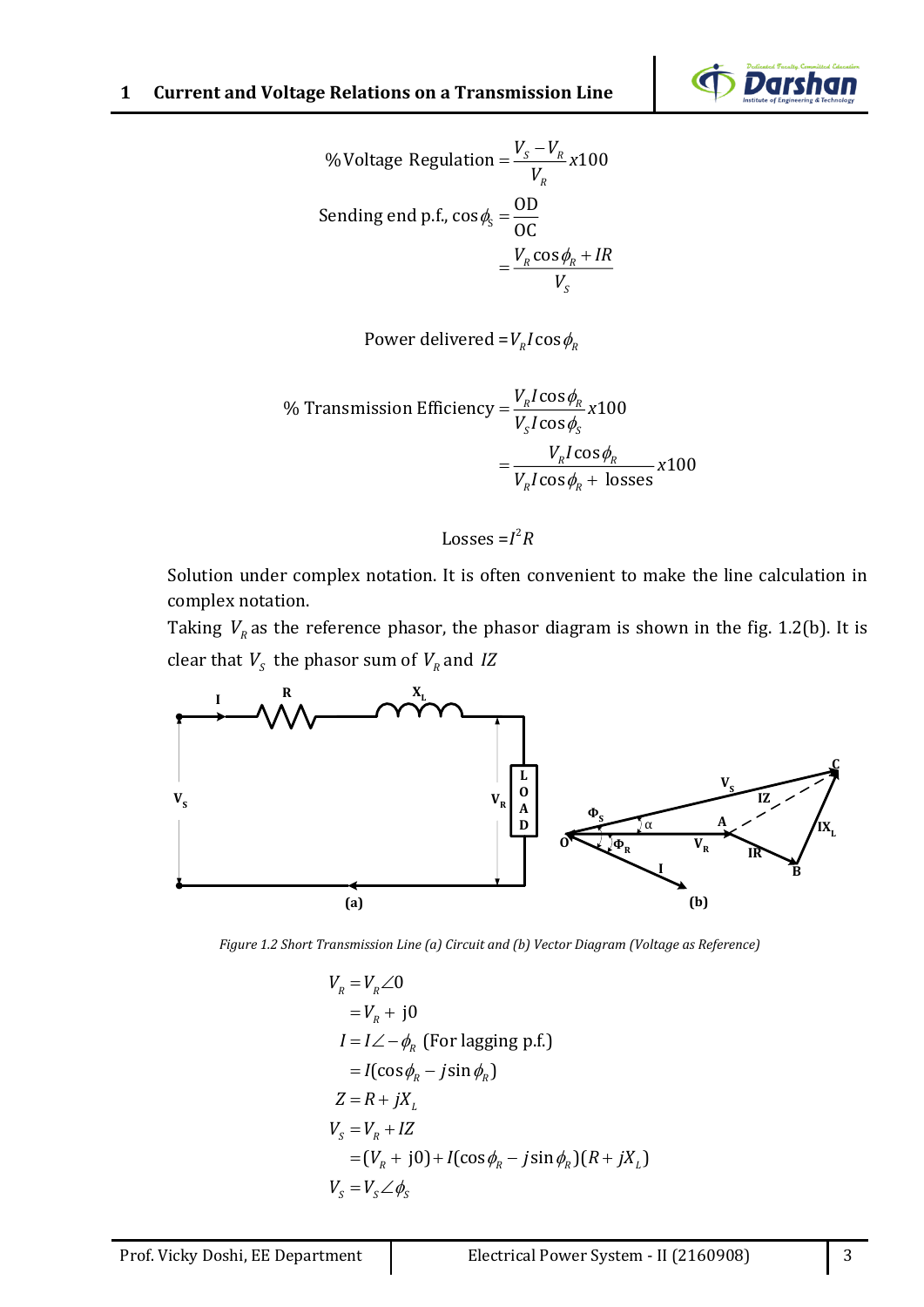

% Voltage Regulation = 
$$
\frac{V_s - V_R}{V_R} \times 100
$$

Sending end p.f.=  $\cos\phi_{\rm s}$ 

Power delivered = 
$$
V_R I \cos \phi_R
$$

% Transmission Efficiency = 
$$
\frac{V_R I \cos \phi_R}{V_S I \cos \phi_S}
$$
 x100  
=  $\frac{V_R I \cos \phi_R}{V_R I \cos \phi_R + \text{losses}}$  x100

Losses =I<sup>2</sup>R

(Note: Voltage regulation and power are scalar quantities)

### **1.5 Performance of medium transmission line**

- In short transmission line calculations, the effect of the line capacitance is neglected because each line has smaller lengths and transmit power at relatively low voltages  $( $20kV$ ).$
- As the length (usually >80 km) and voltage (usually >20 kV) of the line increases, the capacitance gradually becomes of greater importance and cannot be neglected.
- The capacitance of the line is uniformly distributed over its entire length. However, to make the calculations simple, the capacitance of the system is assumed to be divided up in lumped or concentrated form of capacitors across the line at one or more points.
- The most common methods of representations of medium transmission lines are
	- 1. End condenser method
	- 2. Nominal *T* method
	- 3. Nominal  $\pi$  method

#### **1.5.1 End condenser method**



*Figure 1.3 End Condenser Method (a) Circuit and (b) Vector Diagram*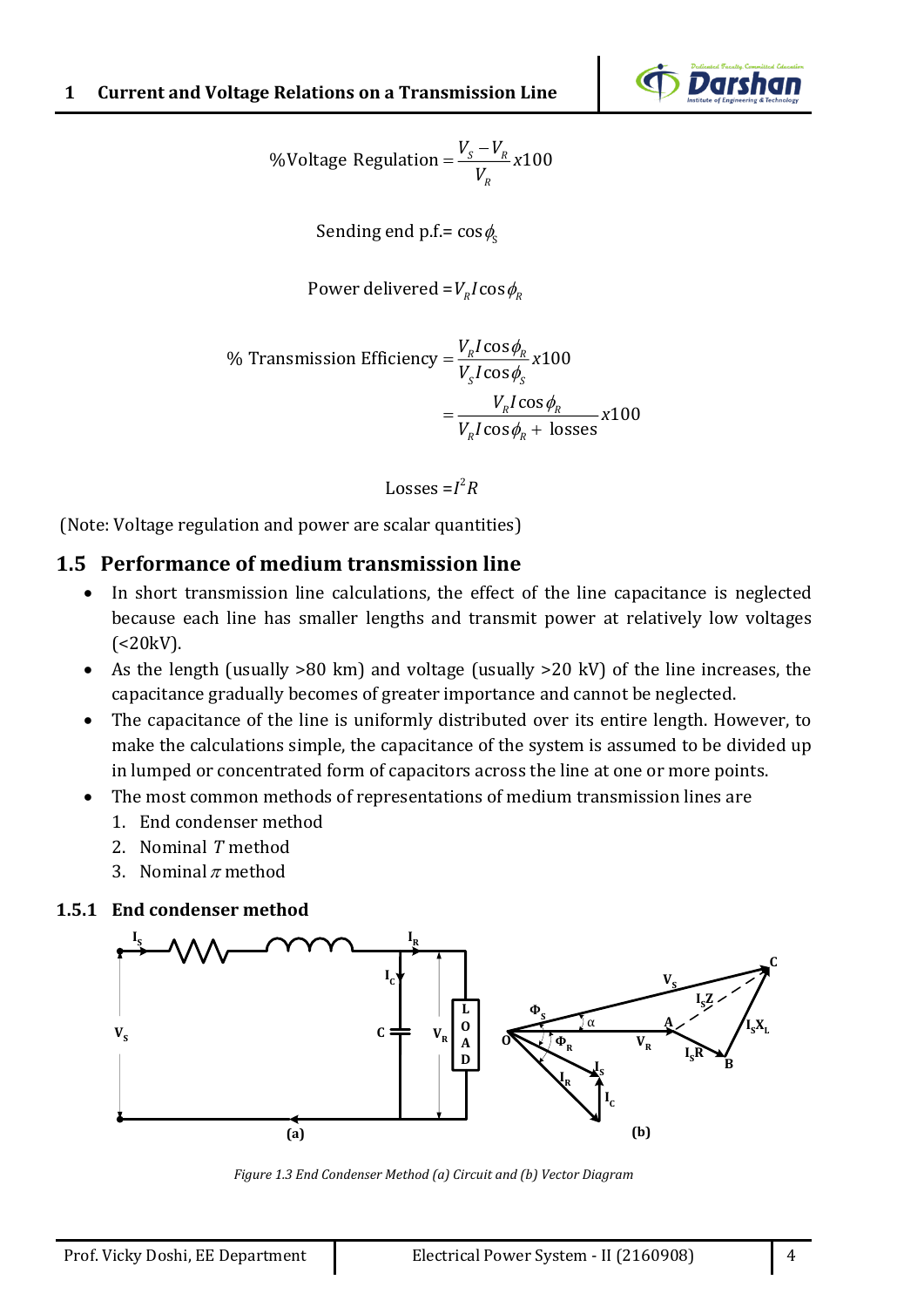

- In this method, the capacitance of the line is lumped or concentrated at the receiving end of the line as shown in fig. 1.3(a)
- This method of localizing the line capacitance at the load end overestimates the effect of capacitance.

Taking  $V_R^{\parallel}$  as the reference phasor, the phasor diagram is shown in the fig. 1.3(b)

 $\rm X_c$  = capactive reactance per phase  $\boldsymbol{\mathrm{I}}_{\text{c}}$  = capacitive current  $I_{\scriptscriptstyle R}^{}$  = load current per phase *R* = resistance per phase  $X_{\rm\scriptscriptstyle L}^{}$  = inductive reactance per phase  ${\cal C}=$  capacitance per phase  $V_{\scriptscriptstyle R}$  = receiving end voltage  $\cos \phi_{\scriptscriptstyle R}^{}$  = receiving end power factor (lagging)  $V_{\scriptscriptstyle S}$  = sending end voltage  $\cos\phi_{\text{\tiny S}}^{} = \text{ sending end power factor}$ 

Taking receiving end voltage  $V_{\scriptscriptstyle R}$  as reference

$$
V_R = V_R \angle 0
$$
  
=  $V_R + j0$   

$$
I_R = I_R \angle -\phi_R
$$
  
=  $I_R(\cos \phi_R - j \sin \phi_R)$   

$$
I_C = \frac{V_R}{X_C} \angle 90
$$
  
=  $V_R \omega C \angle 90$   
=  $jV_R \omega C$   
=  $jV_R 2\pi fC$ 

The sending end current  $I_s$  is the vector summation of load current  $I_R$  and capacitive current  $I_c$  i.e.

$$
I_s = I_R + I_C
$$
  
=  $I_R(\cos \phi_R - j \sin \phi_R) + j2\pi fCV_R$   
=  $I_R \cos \phi_R + j(-I_R \sin \phi_R + 2\pi fCV_R)$   
Voltage drop/phase =  $I_s Z$   
=  $I_s (R + jX_L)$   
 $V_s = V_R + I_s Z$   
=  $V_R + I_s (R + jX_L)$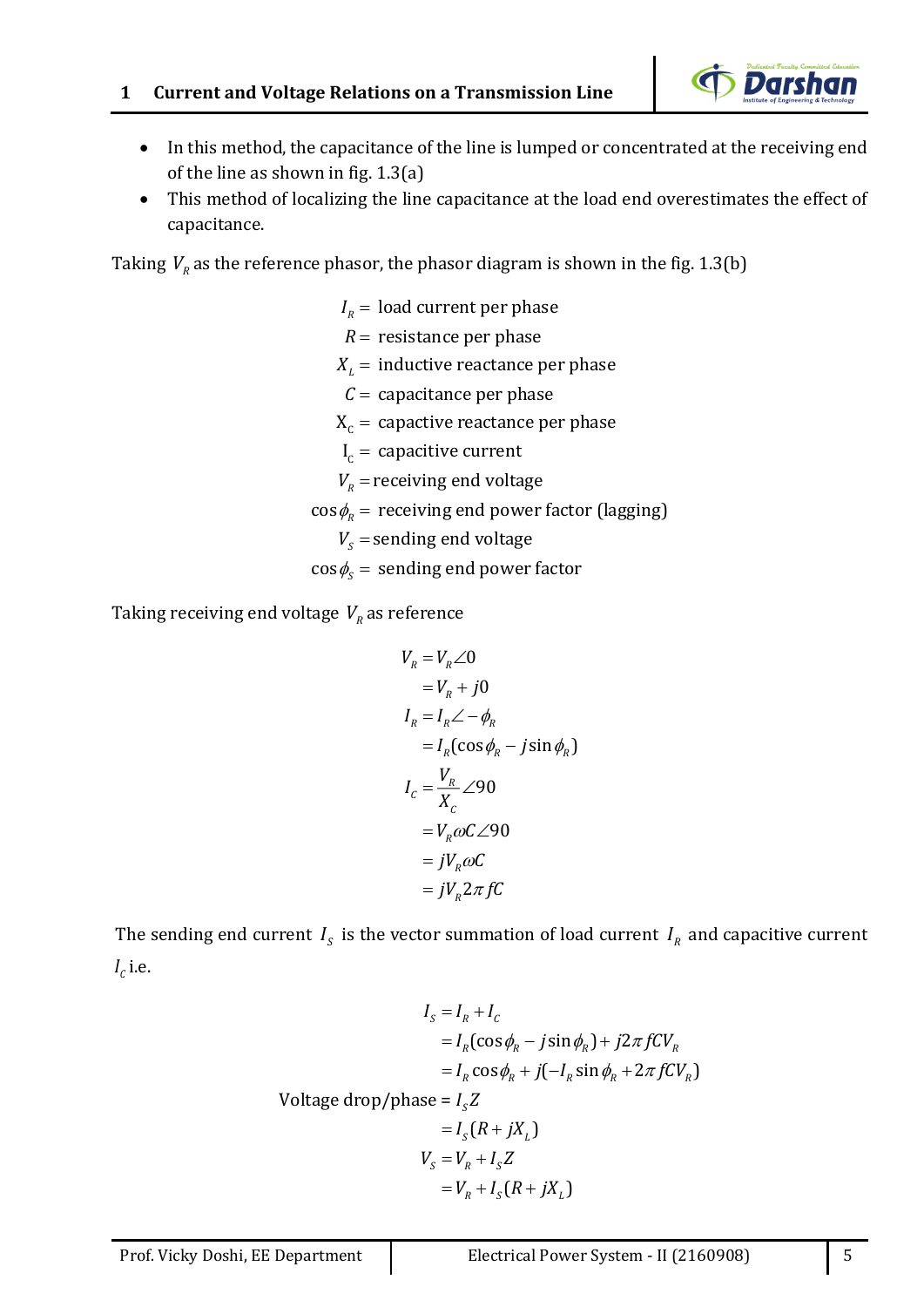

% Voltage Regulation = 
$$
\frac{V_s - V_R}{V_R} \times 100
$$

$$
\eta = \frac{\text{Power delivered } / \text{ phase}}{\text{Power delivered } / \text{ phase} + \text{losses } / \text{ phase}} \times 100
$$

$$
= \frac{V_R I_R \cos \phi_R}{V_R I_R \cos \phi_R + I_S^2 R} \times 100
$$

2 Losses / phase = I $_{\rm s}^{\rm z}$ *R* 2 Total losses =  $3I^2_{\rm s}R$ 

(Note: Voltage regulation and power are scalar quantities)

### **1.5.2 Nominal**  *T* **method**

- In this method, the whole line capacitance is assumed to be concentrated at the middle point of the line.
- Half of the line resistance and reactance are lumped on the either side as shown in fig. 1.4(a). In this arrangement, full charging current flows over half the line.

Taking  $V_R^{\parallel}$  as the reference phasor, the phasor diagram is shown in the fig. 1.4(b)



*Figure 1.4 Nominal T method (a) Circuit and (b) Vector Diagram*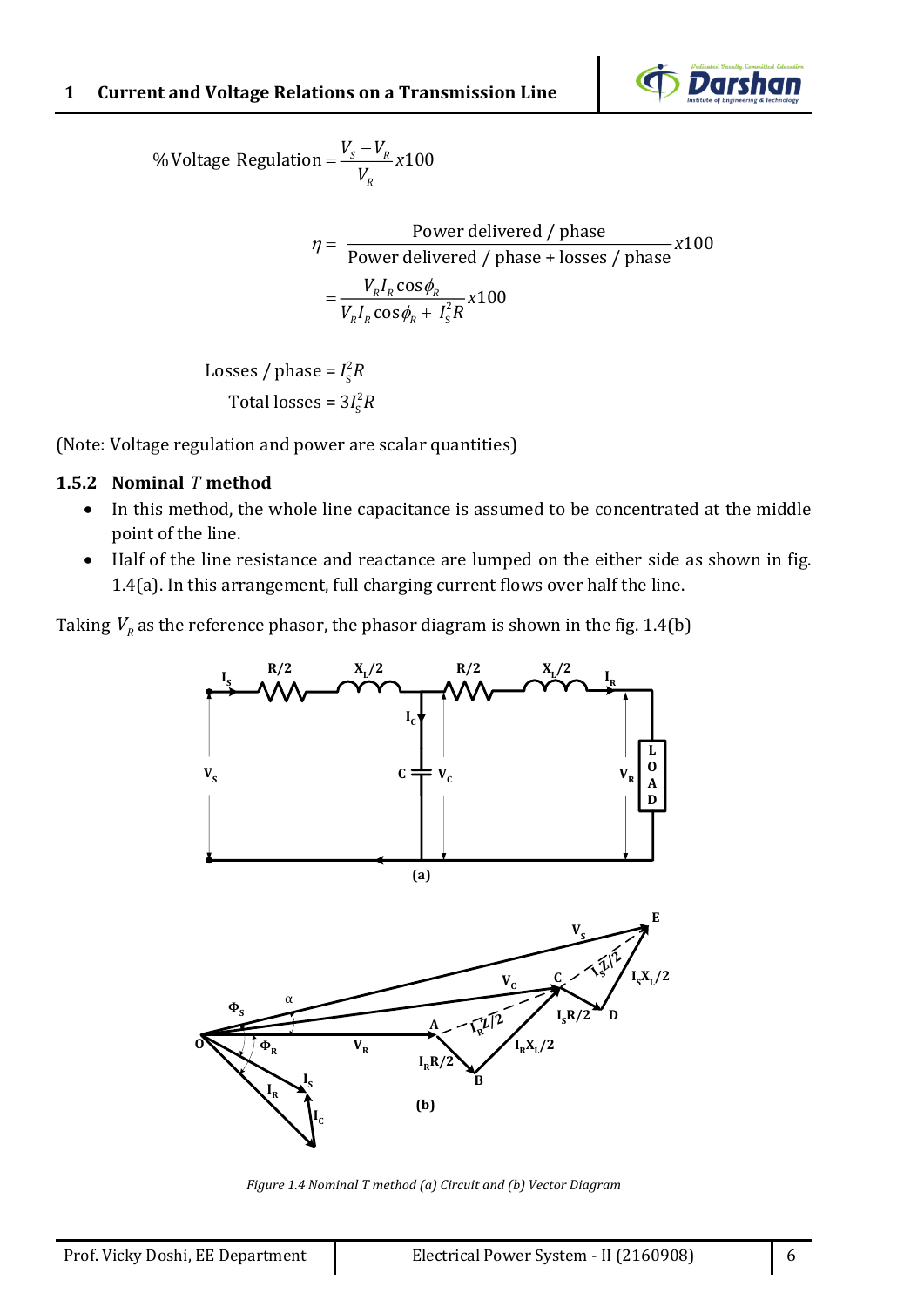

- $I_{\scriptscriptstyle R}^{}$  = load current per phase
- *R* = resistance per phase
- $X_{\iota}$  = inductive reactance per phase
- ${\cal C}=$  capacitance per phase
- $\rm X_c$  = capactive reactance per phase
- $\boldsymbol{\mathrm{I}}_{\text{c}}$  = capacitive current
- $V_{\scriptscriptstyle R}$  = receiving end voltage
- $\cos \phi_{_{\!R}}^{}$  = receiving end power factor (lagging)
	- $V_{\rm c}$  = Voltage across capacitor C
	- $V_{\scriptscriptstyle S}$  = sending end voltage
- $\cos\phi_{\text{\tiny S}}^{} = \text{ sending end power factor}$

Taking receiving end voltage  $\emph{V}_{\rho}$  as reference

$$
V_R = V_R \angle 0
$$
  
\n
$$
= V_R + j0
$$
  
\n
$$
I_R = I_R \angle -\phi_R
$$
  
\n
$$
= I_R(\cos \phi_R - j \sin \phi_R)
$$
  
\n
$$
\frac{Z}{2} = \frac{R}{2} + j \frac{X_L}{2}
$$
  
\n
$$
V_C = V_R + I_R \frac{Z}{2}
$$
  
\n
$$
= V_R + I_R(\cos \phi_R - j \sin \phi_R) \left(\frac{R}{2} + j \frac{X_L}{2}\right)
$$
  
\n
$$
I_C = \frac{V_C}{X_C} \angle 90
$$
  
\n
$$
= V_C \omega C \angle 90
$$
  
\n
$$
= jV_C \omega C
$$
  
\n
$$
= jV_C 2\pi fC
$$
  
\n
$$
I_S = I_R + I_C
$$
  
\n
$$
V_S = V_C + I_S \frac{Z}{2}
$$
  
\n
$$
= V_C + I_S \left(\frac{R}{2} + j \frac{X_L}{2}\right)
$$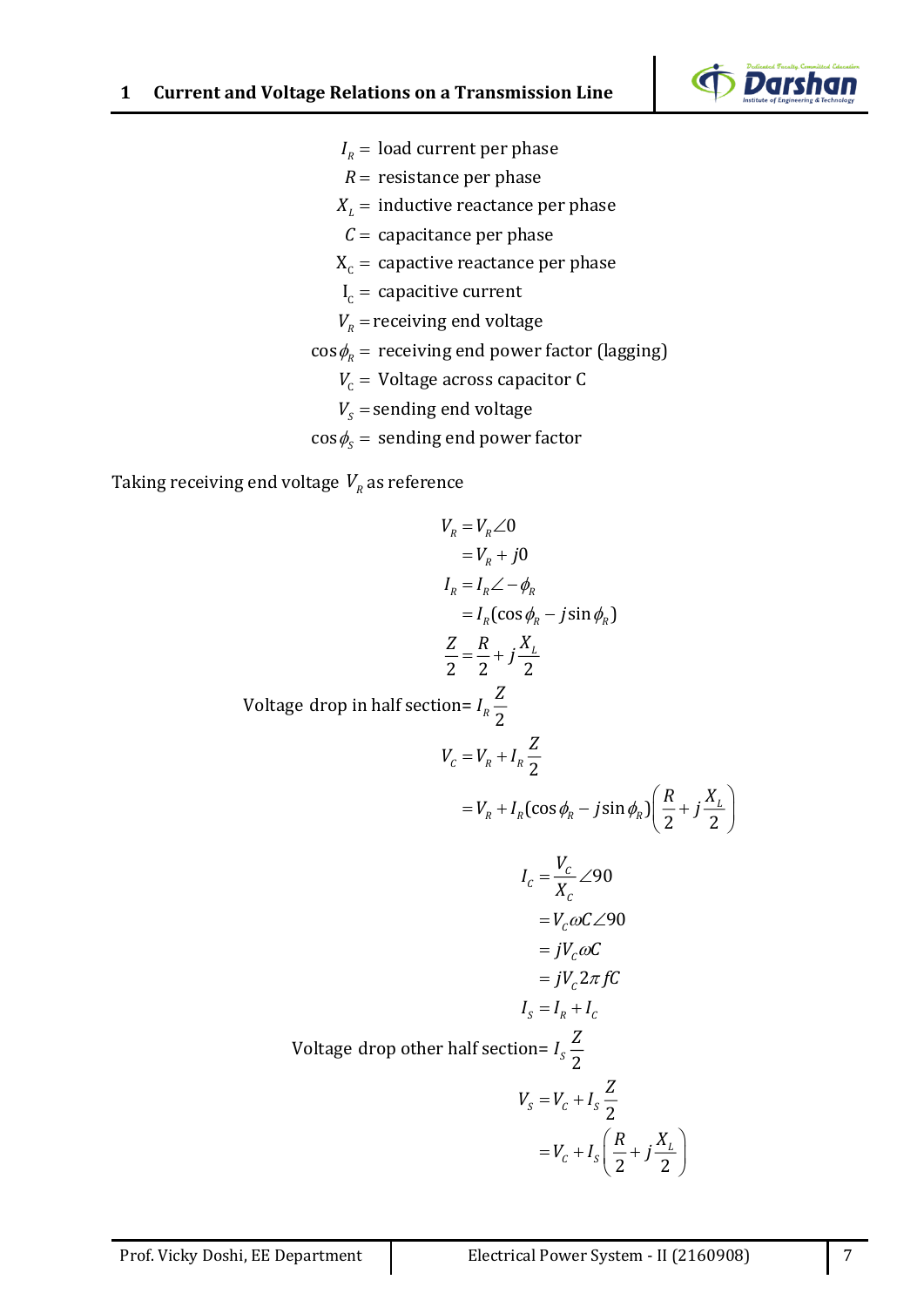

%Voltage Regulation =  $\frac{r_s - r_R}{r_s}$  x100 *R*  $V_{c} - V$ *x V*  $=\frac{v_s-}{\sqrt{2}}$ 

$$
\eta = \frac{\text{Power delivered } / \text{ phase}}{\text{Power delivered } / \text{ phase} + \text{losses } / \text{ phase}} \times 100
$$

$$
= \frac{V_R I_R \cos \phi_R}{V_R I_R \cos \phi_R + I_S^2 \frac{R}{2} + I_R^2 \frac{R}{2}} \times 100
$$

Losses / phase = 
$$
I_s^2 \frac{R}{2} + I_R^2 \frac{R}{2}
$$
  
Total losses =  $3 \left( I_s^2 \frac{R}{2} + I_R^2 \frac{R}{2} \right)$ 

### **1.5.3** Nominal  $\pi$  method

- In this method, the capacitance of each conductor (i.e. line to neutral) is divided into two halves; one half being lumped at the sending end and the other half at the receiving end as shown in the fig. 1.5(a).
- It is obvious that capacitance at the sending end has no effect on the line drop. However, its charging current must be added to the line current to obtain the total sending end current.

Taking  $V_{\scriptscriptstyle R}$  as the reference phasor, the phasor diagram is shown in the fig. 1.5(b).

 $\mathcal{L} =$  capacitance per phase<br>X<sub>c</sub> = capactive reactance per phase  $I_R$  = load current per phase  $R$  = resistance per phase  $X_{\mu}$  = inductive reactance per phase  $C =$  capacitance per phase  ${\rm I}_{\rm c1}$  and  ${\rm I}_{\rm c2}$  = capacitive current  $\boldsymbol{\mathrm{I}}_{_\mathrm{L}}$  = line current  $V_{\scriptscriptstyle R}$  = receiving end voltage  $\cos \phi_{\scriptscriptstyle R}^{}$  = receiving end power factor (lagging)  $V_{_S}$  = sending end voltage  $\cos\phi_{\!S}^{} = \textrm{ sending end power factor}$ 

Taking receiving end voltage  $V_{\scriptscriptstyle R}$  as reference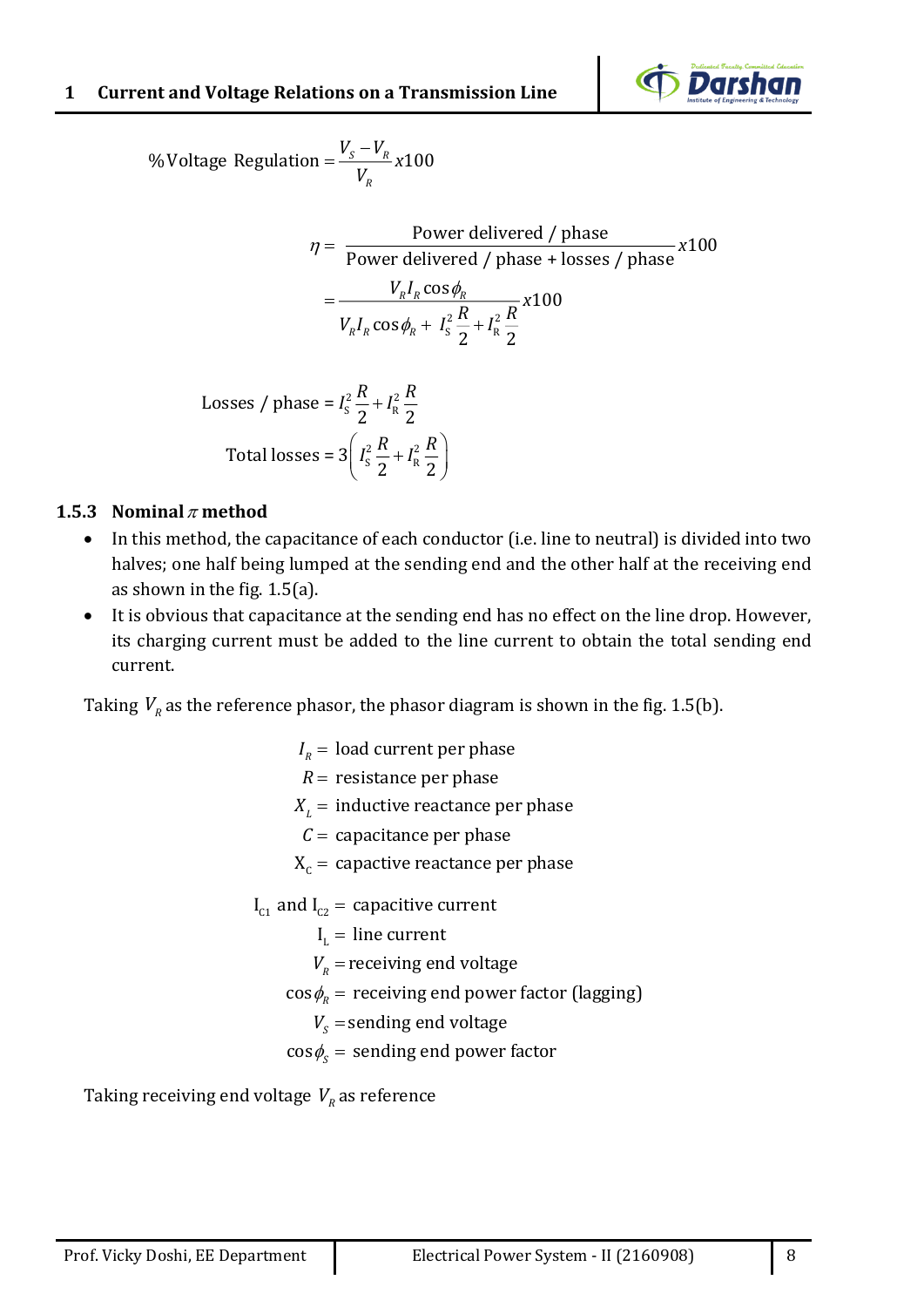



*Figure 1. 5 Nominal π Method (a) Circuit Diagram and (b) Vector Diagram*

$$
V_R = V_R \angle 0
$$
  
=  $V_R + j0$   
 $I_R = I_R \angle -\phi_R$   
=  $I_R(\cos \phi_R - j \sin \phi_R)$   
 $I_{C1} = V_R \omega \frac{C}{2} \angle 90$   
=  $jV_R \omega \frac{C}{2}$   
=  $jV_R \pi fC$   
 $I_L = I_R + I_{C1}$   
 $Z = R + jX_L$   
 $\ln \text{ line} = I.Z$ 

Voltage drop in *L I Z*

$$
V_s = V_R + I_L Z
$$
  
=  $V_R + I_L (R + jX_L)$   

$$
I_{c2} = V_s \omega \frac{C}{2} \angle 90
$$
  
=  $jV_s \omega \frac{C}{2}$   
=  $jV_s \pi fC$   

$$
I_s = I_L + I_{c2}
$$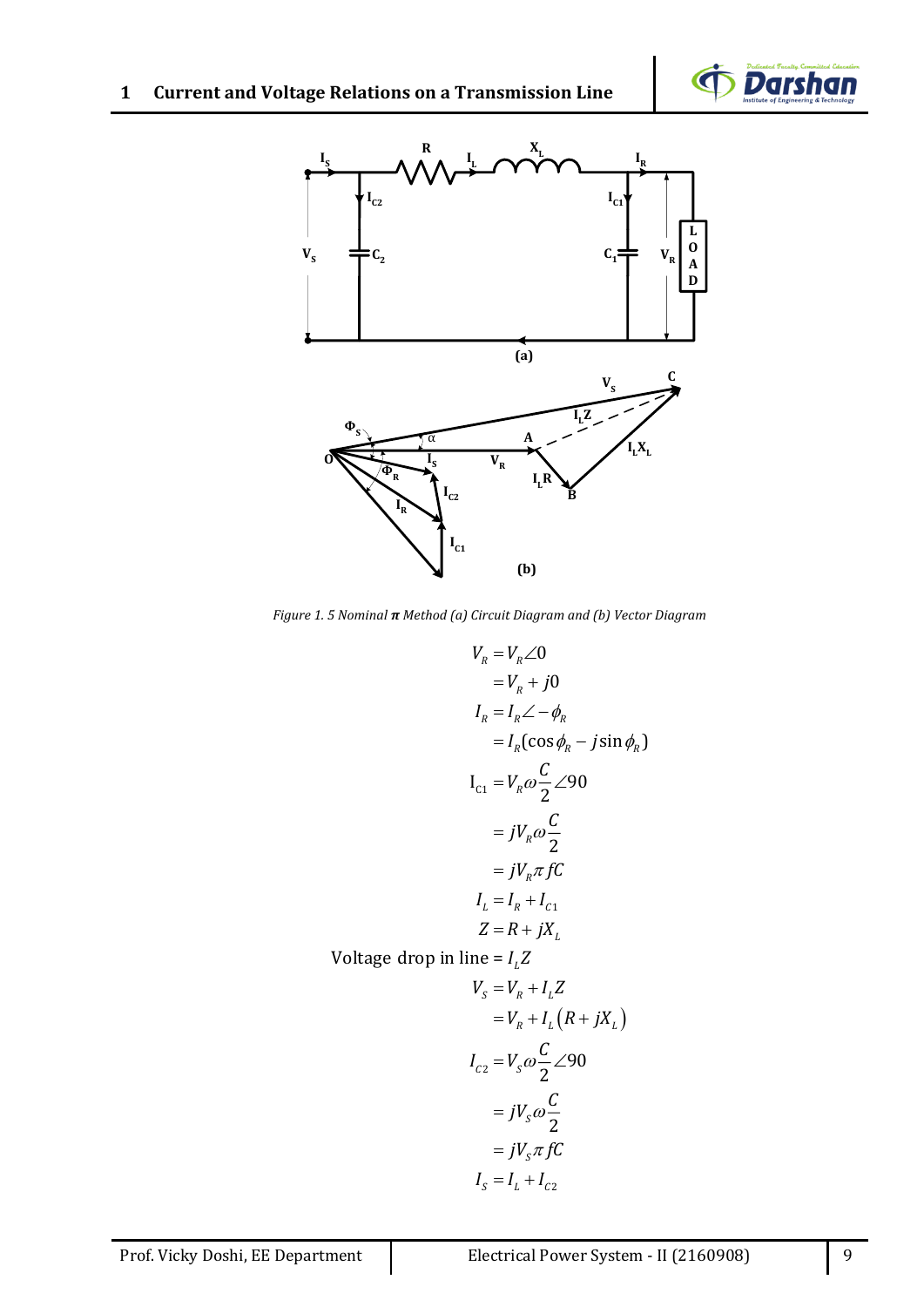#### **1 Current and Voltage Relations on a Transmission Line**



**11 and voltage Relations on a Transport of the V**s Voltage Regulation  $= \frac{V_s - V_R}{V_R} x 100$  $\frac{V_s - V_R}{V}$ *R* **i** *v*<sub>*s*</sub>  $-V_R$ <sub>*v*</sub><br>*v*<sub>*v*</sub> *V*  $=\frac{V_s-}{\sqrt{2}}$ 

$$
\eta = \frac{\text{Power delivered } / \text{ phase}}{\text{Power delivered } / \text{ phase} + \text{losses } / \text{ phase}} \times 100
$$

$$
= \frac{V_R I_R \cos \phi_R}{V_R I_R \cos \phi_R + I_L^2 R} \times 100
$$

2 Losses / phase =  $I_{\text{L}}^2$ 2 Total losses =  $3I_{\rm L}^2$  $V_R I$ <br> $I_L^2 R$  $I_{\rm L}^2 R$ 

### **1.6 Long transmission lines**



*Figure 1.6 Equivalent Circuit of Long Transmission Line*

• Fig. 1.6 shows the equivalent circuit of a 3-phase long transmission line on a phaseneutral basis. The whole line is divided into n sections, each section having line constants

 $\frac{1}{\pi}$ *th* of those for the whole line. *n*

- The line constants are uniformly distributed over the entire length of line.
- The resistance and inductive reactance are series elements.
- The leakage susceptance $(B)$  and leakage conductance $(G)$  are shunt elements. The leakage susceptance is due to capacitance exist between line and neutral. The leakage conductance considers the energy losses occurring through leakage over the insulators or due to corona effect between conductors. Admittance =  $\sqrt{G^2+B^2}$
- The leakage current through shunt admittance is maximum at the sending end of the line and decreases continuously as the receiving end of the circuit is approached at which point its value is zero.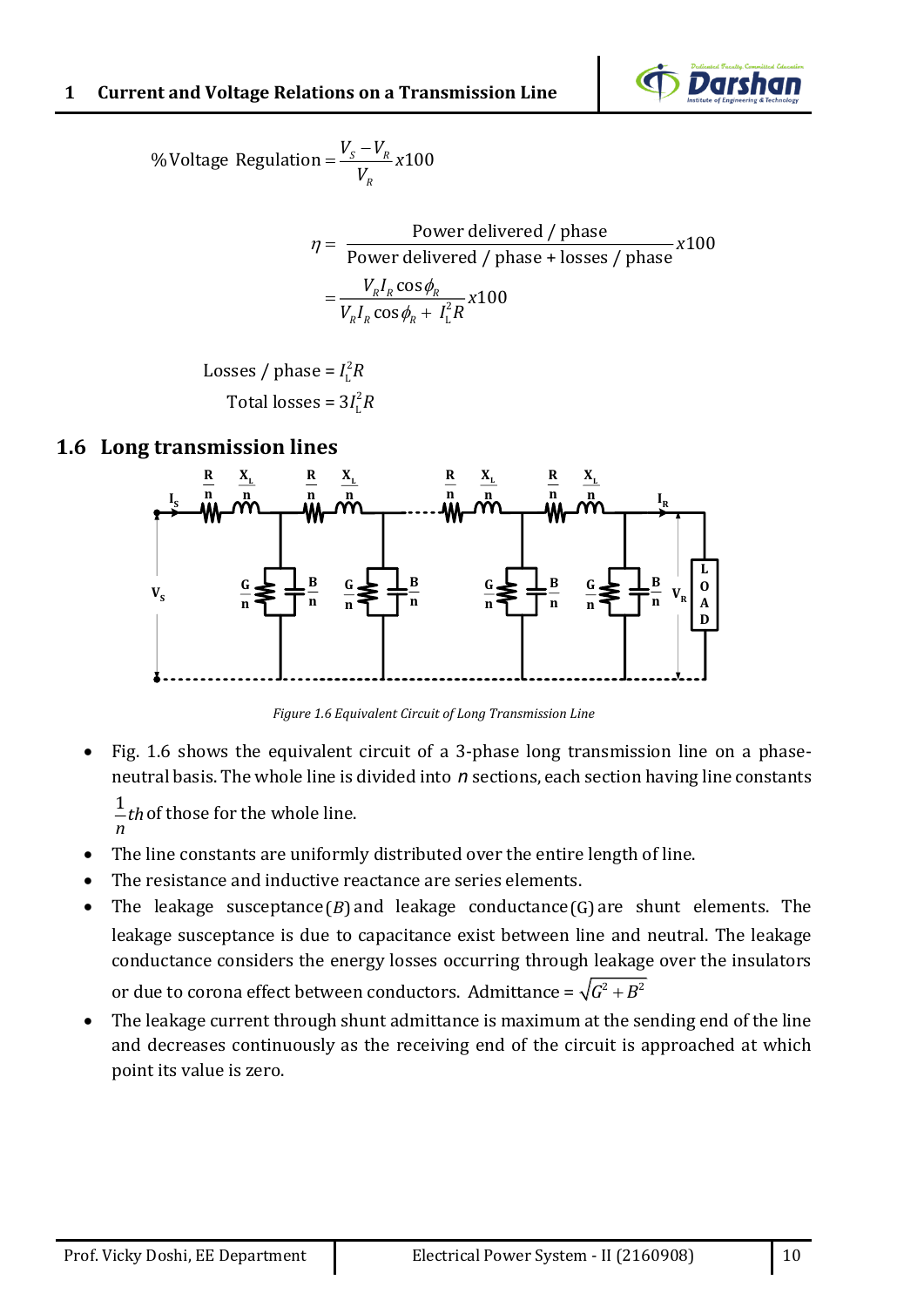

#### **1.6.1 Performance of long transmission line**



*Figure 1.7 Small Element of a Long Transmission Line*

• Consider a small element in the line of length *dx* situated at a distance *x* from the receiving end

*z* = series impedance of the line per unit length

 $y$  = shunt admittance of the line per unit length

 $V_\mathrm{}=$  voltage at end of the element towards receiving end

 $V$  +  $dV$  = voltage at the end of element towards sending end

*I* + *dI* = current entering the element *dx* 

*I* = current leaving the element *dx* 

• For the small element *dx*

$$
zdx = series impedance
$$
  
\n
$$
ydx = shunt admittance
$$
  
\n
$$
dv = Izdx
$$
  
\n
$$
\frac{dv}{dx} = Iz
$$

• Similarly, current entering the element is  $I + dI$  and current leaving is  $I$ . Therefore, current through the shunt element is *dI*

$$
\therefore dI = Vydx
$$

$$
\therefore \frac{dI}{dx} = Vy
$$

• Now differentiating above equation

$$
\frac{d^2V}{dx} = \frac{dI}{dx}z
$$

$$
\frac{d^2V}{dx} = Vyz
$$

$$
\frac{d^2V}{dx} - yzV = 0
$$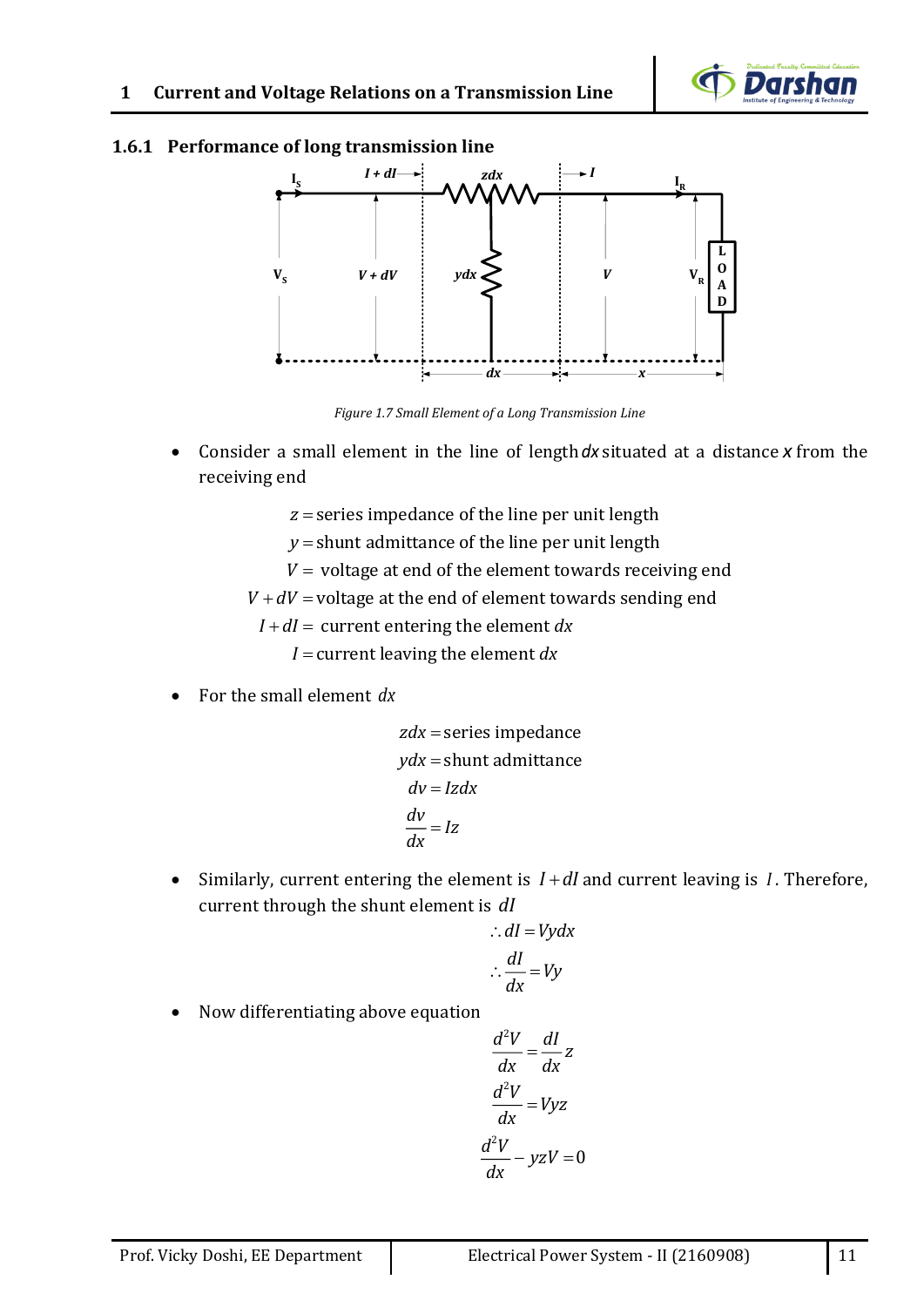# **1 Current and Voltage Relations on a Transmission Line**



$$
\therefore D^2 - (\sqrt{yz})^2 = 0 \left( \because y = \text{CF} \atop = C_1 e^{m_1 x} + C_2 e^{m_2 x} \text{ for ODE} \right)
$$
  

$$
D = -\sqrt{yz} \text{ and } D = \sqrt{yz}
$$
  

$$
V = C_1 e^{\sqrt{yz}x} + C_2 e^{-\sqrt{yz}x}
$$
  
Now 
$$
\frac{dV}{dx} = C_1 \sqrt{yz} e^{\sqrt{yz}x} - C_2 \sqrt{yz} e^{-\sqrt{yz}x} = Iz
$$

$$
I = C_1 \sqrt{\frac{y}{z}} e^{\sqrt{yz}x} - C_2 \sqrt{\frac{y}{z}} e^{-\sqrt{yz}x}
$$

At  $x = 0$ ,  $V = V_R$  and  $I = I_R$ ,

$$
V_R = C_1 + C_2
$$
  
\n
$$
I_R = \sqrt{\frac{y}{z}} (C_1 - C_2)
$$
  
\n
$$
= \frac{1}{Z_c} (C_1 - C_2) \left( \because \sqrt{\frac{z}{y}} = Z_c \right)
$$
  
\n
$$
Z_c I_R = C_1 - C_2
$$

$$
C_1 = \frac{V_R + Z_c I_R}{2} \text{ and } C_2 = \frac{V_R - Z_c I_R}{2}
$$

$$
V = \left(\frac{V_R + Z_c I_R}{2}\right) e^{\sqrt{yz}x} + \left(\frac{V_R - Z_c I_R}{2}\right) e^{-\sqrt{yz}x}
$$

$$
I = \left(\frac{V_R}{Z_c} + I_R}{2}\right) e^{\sqrt{yz}x} - \left(\frac{V_R}{Z_c} - I_R}{2}\right) e^{-\sqrt{yz}x}
$$

$$
V = V_R \left( \frac{e^{\sqrt{yz}x} + e^{-\sqrt{yz}x}}{2} \right) + Z_c I_R \left( \frac{e^{\sqrt{yz}x} - e^{-\sqrt{yz}x}}{2} \right)
$$

$$
I = \frac{V_R}{Z_c} \left( \frac{e^{\sqrt{yz}x} + e^{-\sqrt{yz}x}}{2} \right) + I_R \left( \frac{e^{\sqrt{yz}x} - e^{-\sqrt{yz}x}}{2} \right)
$$

$$
V = V_R \left( \frac{e^{\sqrt{yz}x} + e^{-\sqrt{yz}x}}{2} \right) + Z_c I_R \left( \frac{e^{\sqrt{yz}x} - e^{-\sqrt{yz}x}}{2} \right)
$$

$$
I = \frac{V_R}{Z_c} \left( \frac{e^{\sqrt{yz}x} + e^{-\sqrt{yz}x}}{2} \right) + I_R \left( \frac{e^{\sqrt{yz}x} - e^{-\sqrt{yz}x}}{2} \right)
$$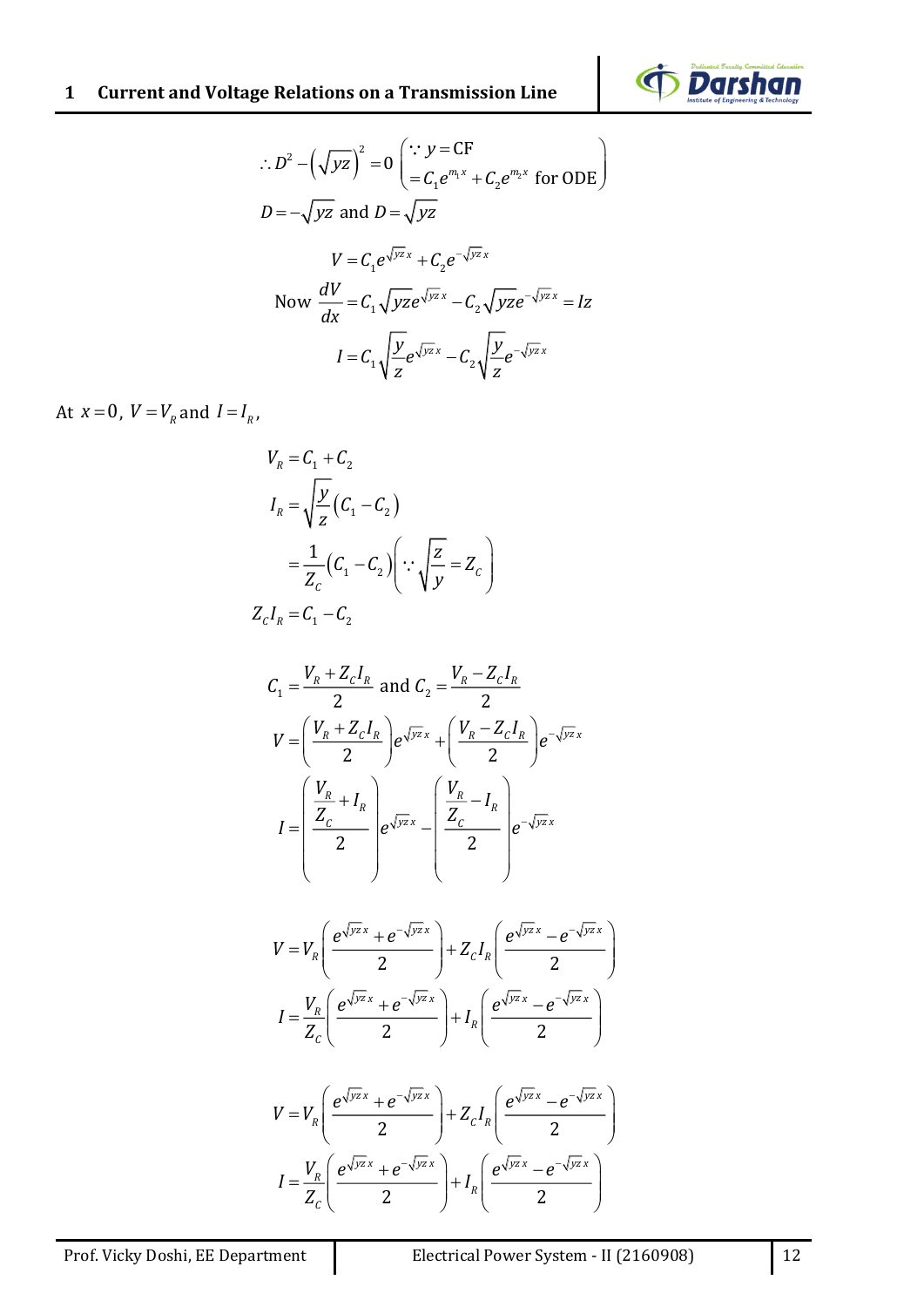

Now, 
$$
\sinh x = \frac{e^x - e^{-x}}{2}
$$
 and  $\cosh x = \frac{e^x + e^{-x}}{2}$   
\n $V = V_g \cosh \sqrt{Jyz} + Z_c I_g \sinh \sqrt{Jzx}$   
\n $I = \frac{V_g}{Z_c} \sinh \sqrt{Jyz} + I_g \cosh \sqrt{Jyz}$   
\nNow, if  $x = 1$   
\n $V_s = V_g \cosh \sqrt{YZ} + Z_c I_g \sinh \sqrt{YZ}$   
\n $I_s = \frac{V_g}{Z_s} \sinh \sqrt{YZ} + I_g \cosh \sqrt{YZ}$   
\nAnd  $\cosh \sqrt{YZ} = \left(1 + \frac{ZY}{2} + \frac{Z^2 Y^2}{24} + \cdots \right)$   
\n $\sinh \sqrt{YZ} = \left(\sqrt{ZY} + \frac{(ZY)^{3/2}}{6} + \cdots \right)$   
\n $\eta = \frac{Power \text{ delivered } f \text{ phase}}{Power \text{ input } f \text{ phase}}$  x100  
\n $\frac{V_{y,1,cos\phi}Z}{V_{y,1,cos\phi} + 100}$   
\nLosses / phase =  $V_s I_s \cos \phi_s - V_s I_s \cos \phi_s$   
\nTotal losses = 3xLosses / phase  
\n1.7 **Generalized circuit constants of a transmission lines**  
\nIn any four terminal network, the input voltage and input current can be expressed at  
\nterms of output voltage and current.  
\n• Therefore, the input voltage V<sub>s</sub> and input current  $I_s$  of a 3-phase transmission line ca  
\nbe expressed as:  
\n $V_s = AV_R + BI_R$   
\n $I_s = CV_s + BI_R$   
\n $I_s = CV_s + DI_t$   
\nWhere,  
\n $V_s =$  sending end voltage per phase  
\n $I_s =$  receiving end current  
\n• A, B, C and D are the generalized circuit constants of the transmission line and an  
\ncomplex numbers.  
\n• The constants of a 3-  
\nand siems respectively. And for a given transmission line A=D and AD=BC=1.  
\nProfit Vicks Dosh, EF Department  
\n• The constant A and D are dimensionless whereas the dimensions of B and C are ohm  
\nand siems respectively. And for a given transmission line A=D and AD=BC=1.  
\n1.

# **1.7 Generalized circuit constants of a transmission lines**

- In any four terminal network, the input voltage and input current can be expressed in terms of output voltage and current.
- Therefore, the input voltage  $V_s$  and input current  $I_s$  of a 3-phase transmission line can be expressed as:

$$
V_s = AV_R + BI_R
$$
  

$$
I_s = CV_R + DI_R
$$

Where,

- $V_{_S}$  =  $\,$  sending end voltage per phase
- $I_{\scriptscriptstyle S}^{}$  = sending end current
- $V_{\rm R}$  = receiving end voltage per phase
- $I_{\scriptscriptstyle R}^{}$  = receiving end current
- *A, B, C* and *D* are the generalized circuit constants of the transmission line and are complex numbers.
- The constants A and Dare dimensionless whereas the dimensions of B and C are ohms and siemens respectively. And for a given transmission line  $A = D$  and  $AD - BC = 1$ .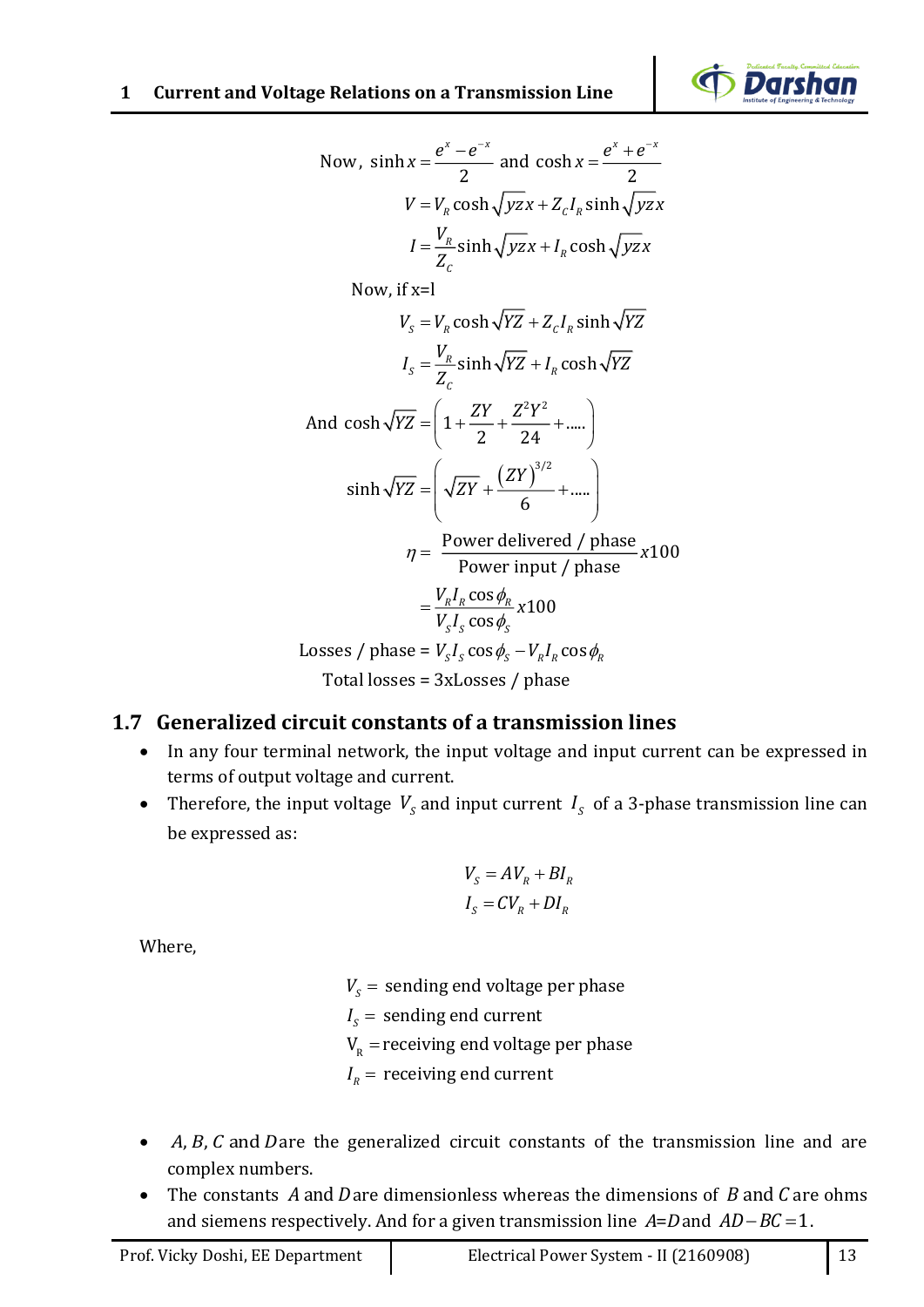

#### **1.7.1 Short lines**

• In short transmission lines, the effect of line capacitance is neglected. Fig. 1.8 shows the circuit of short transmission line (1 Phase).



*Figure 1.8 Circuit of Short Transmission Lines*

Therefore,

$$
I_S = I_R
$$
  

$$
V_S = V_R + I_R Z
$$

Comparing these equation with basic equation we get

$$
A=1, B=Z, C=0
$$
 and  $D=1$ 

### **1.7.2 Medium lines – Nominal** *T* **method**

• In this method, the whole line to neutral capacitance is assumed to be concentrated at the middle point of the line and half of the resistance and reactance are lumped on either side as shown in fig. 1.9.



*Figure 1.9 Circuit of Nominal T Method*

$$
V_c = V_R + I_R \frac{Z}{2}
$$
  

$$
V_s = V_c + I_s \frac{Z}{2}
$$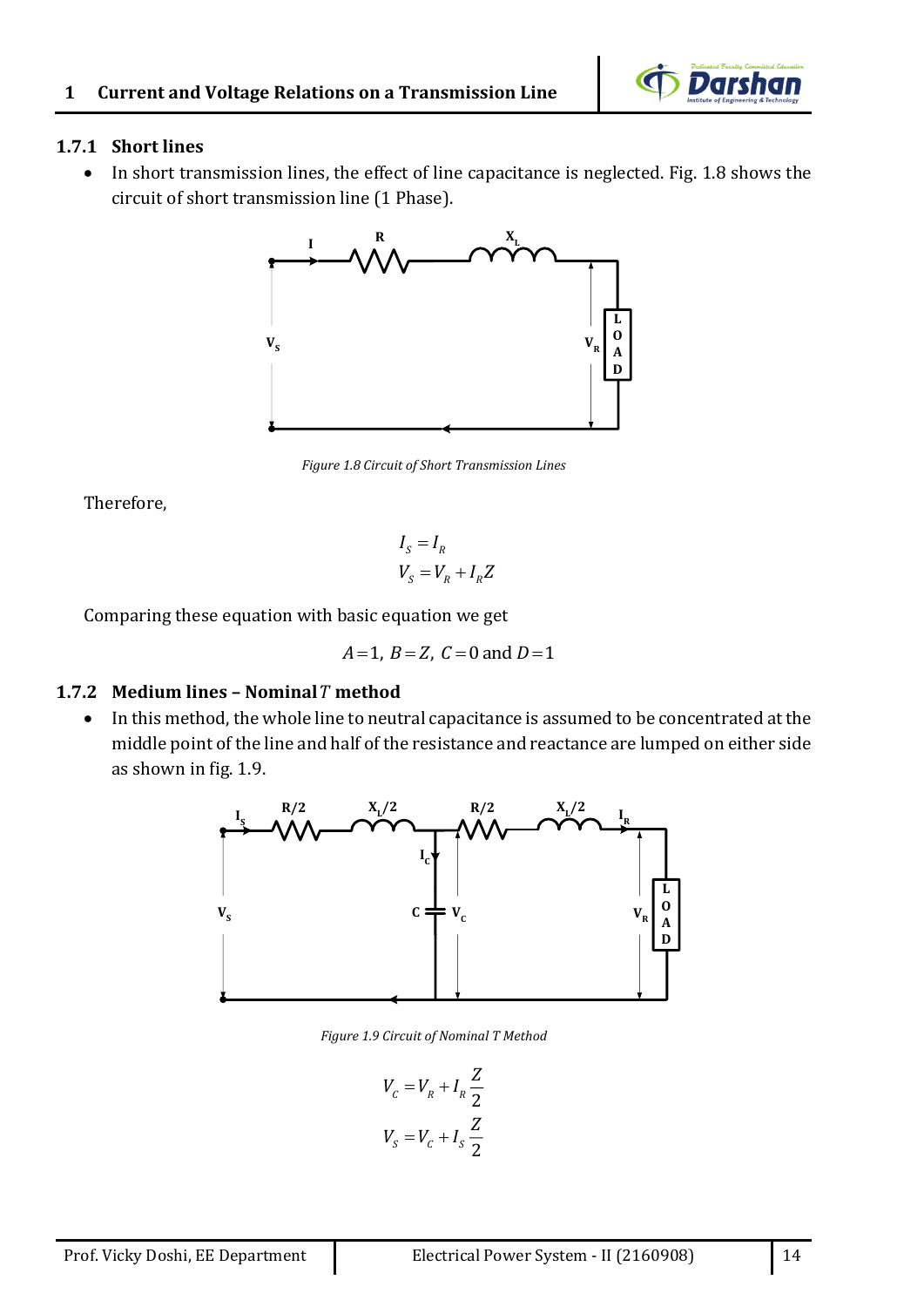



$$
I_c = \frac{V_c}{X_c} \angle 90
$$
  
\n
$$
= V_c \omega C \angle 90
$$
  
\n
$$
= jV_c \omega C
$$
  
\n
$$
= V_c Y
$$
  
\n
$$
I_s = I_R + I_c
$$
  
\n
$$
V_s = V_c + (I_R + I_c) \frac{Z}{2}
$$
  
\n
$$
= V_c + (I_R + V_c Y) \frac{Z}{2}
$$
  
\n
$$
= V_c \left(1 + \frac{YZ}{2}\right) + I_R \frac{Z}{2}
$$
  
\n
$$
= \left(V_R + I_R \frac{Z}{2}\right) \left(1 + \frac{YZ}{2}\right) + I_R \frac{Z}{2}
$$
  
\n
$$
= \left(1 + \frac{YZ}{2}\right) V_R + \left(\frac{Z}{2} + \frac{YZ^2}{4} + \frac{Z}{2}\right) I_R
$$
  
\n
$$
V_s = \left(1 + \frac{YZ}{2}\right) V_R + \left(Z + \frac{YZ^2}{4}\right) I_R
$$

$$
I_{S} = I_{R} + V_{C}Y
$$
  
\n
$$
= I_{R} + \left(V_{R} + I_{R} \frac{Z}{2}\right)Y
$$
  
\n
$$
I_{S} = V_{R}Y + I_{R}\left(1 + \frac{YZ}{2}\right)
$$
  
\n
$$
A = \left(1 + \frac{YZ}{2}\right), B = \left(Z + \frac{YZ^{2}}{4}\right), C = Y \text{ and } D = \left(1 + \frac{YZ}{2}\right)
$$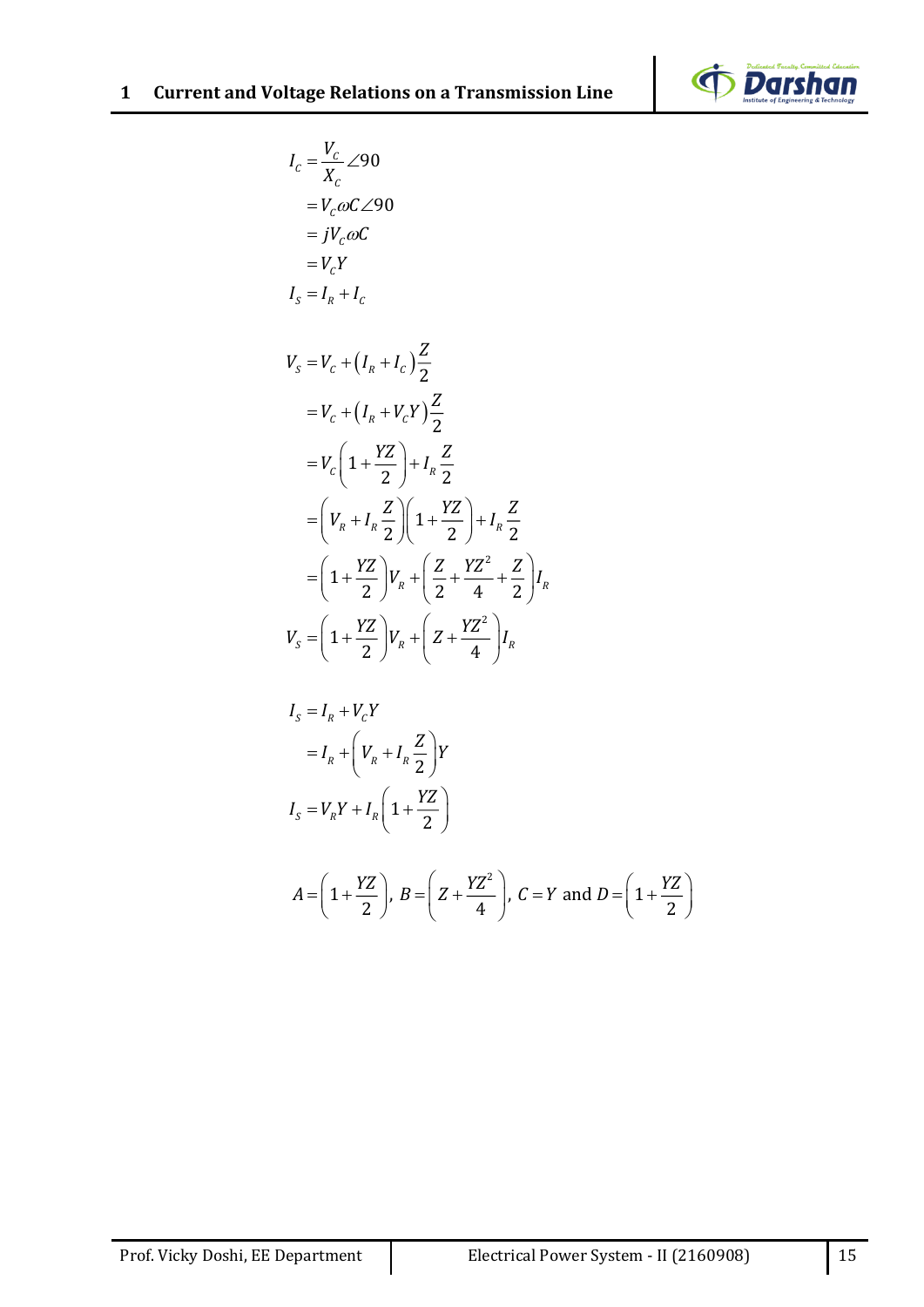

#### **1.7.3** Medium lines – Nominal  $\pi$  method

• In this method, the line to neutral capacitance is divided into two halves; one half being concentrated at load end and other half at the sending end as shown in fig. 1.10.



*Figure 1.10 Circuit of Nominal π Method*

$$
I_L = I_R + I_{C1}
$$
  
\n
$$
I_{C1} = V_R \omega \frac{C}{2} \angle 90
$$
  
\n
$$
= jV_R \omega \frac{C}{2}
$$
  
\n
$$
= V_R \frac{Y}{2}
$$

$$
V_s = V_R + I_L Z
$$
  
=  $V_R + (I_R + I_{C1})Z$   
=  $V_R + (I_R + V_R \frac{Y}{2})Z$   

$$
V_s = (1 + \frac{YZ}{2})V_R + ZI_R
$$

$$
I_{c2} = V_s \omega \frac{C}{2} \angle 90
$$
  
=  $jV_s \omega \frac{C}{2}$   
=  $V_s \frac{Y}{2}$   

$$
I_s = I_L + I_{c2}
$$
  
=  $I_R + V_R \frac{Y}{2} + \left[ \left( 1 + \frac{YZ}{2} \right) V_R + Z I_R \right] \frac{Y}{2}$   

$$
I_s = \left( Y + \frac{Y^2 Z}{2} \right) V_R + \left( 1 + \frac{YZ}{2} \right) I_R
$$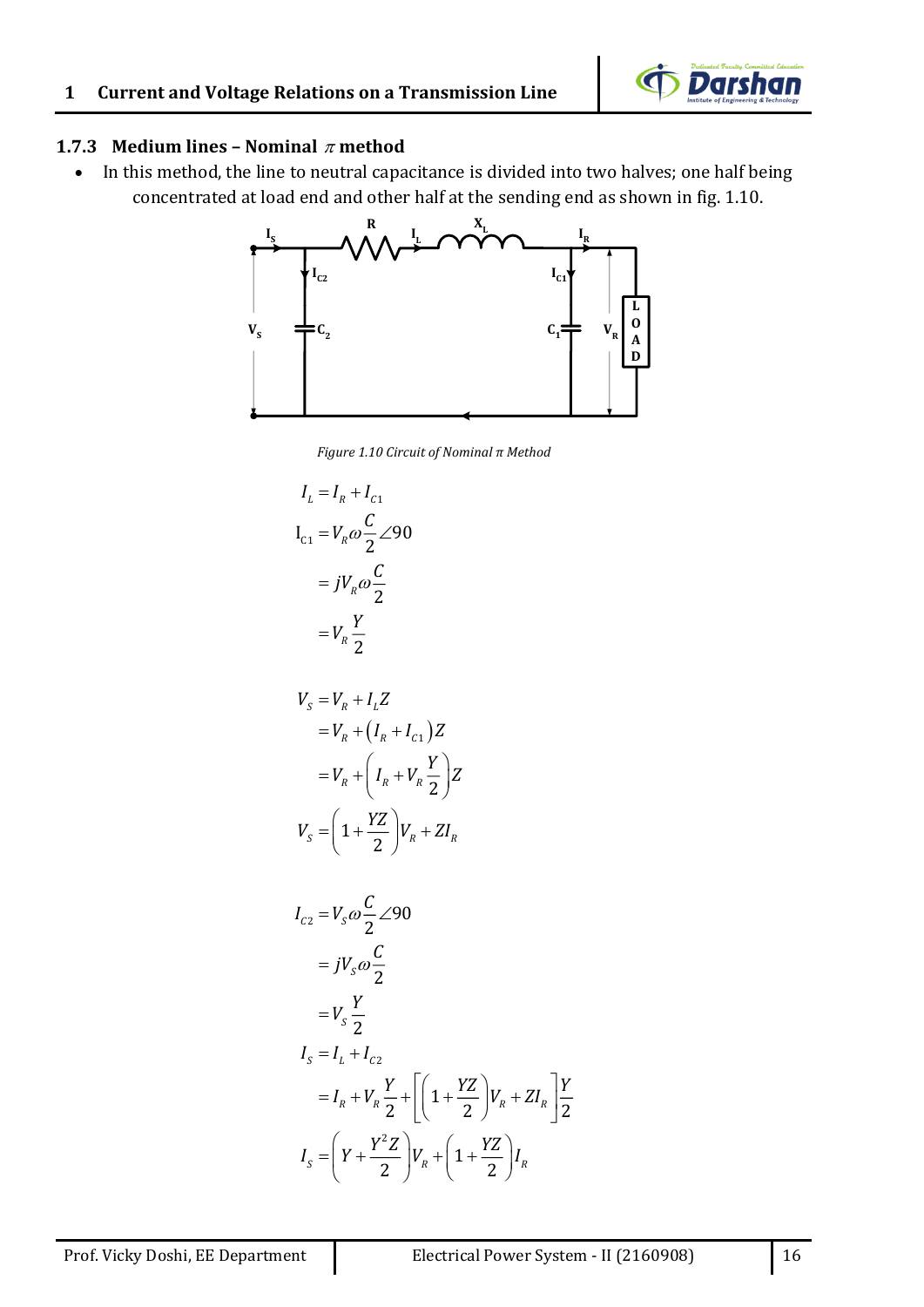

$$
A = \left(1 + \frac{YZ}{2}\right), B = Z, C = \left(Y + \frac{Y^2Z}{2}\right) \text{ and } D = \left(1 + \frac{YZ}{2}\right)
$$

### **1.7.4 Long lines**

• By rigorous method, the sending end voltage and current of a long transmission line are given by

$$
V_s = V_R \cosh\sqrt{YZ} + Z_c I_R \sinh\sqrt{YZ}
$$

$$
I_s = \frac{V_R}{Z_c} \sinh\sqrt{YZ} + I_R \cosh\sqrt{YZ}
$$

$$
A = \cosh\sqrt{YZ}
$$
,  $B = Z_c \sinh\sqrt{YZ}$ ,  $C = \frac{1}{Z_c} \sinh\sqrt{YZ}$  and  $D = \cosh\sqrt{YZ}$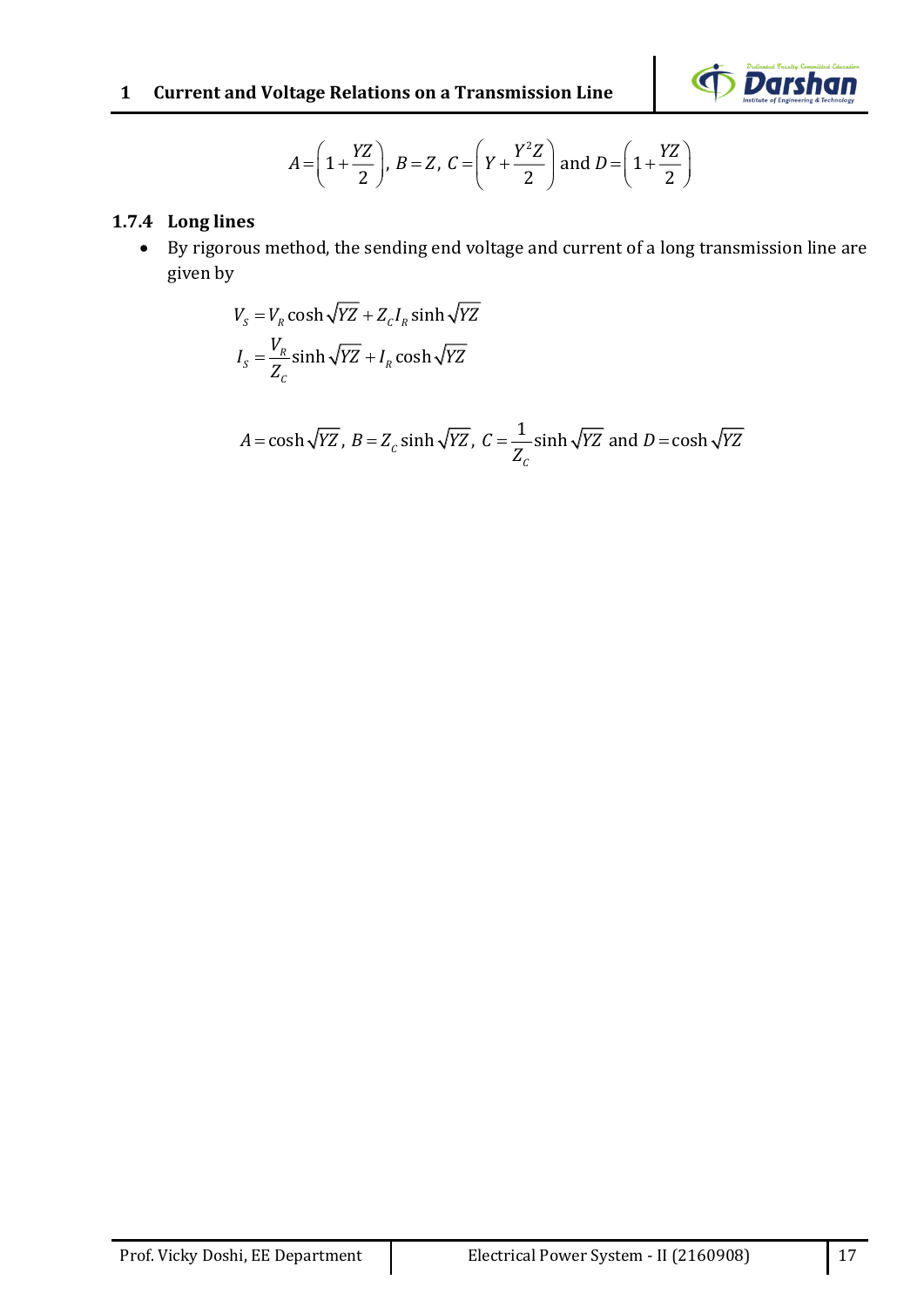

### **1.8 Comparison between different methods for performance of transmission lines**

(1. Short Lines, 2. End Condenser Method, 3. Nominal *T* Method, 4. Nominal  $\pi$  Method and 5. Rigorous Method)

*Table 1.1 Comparison Between Different Methods*

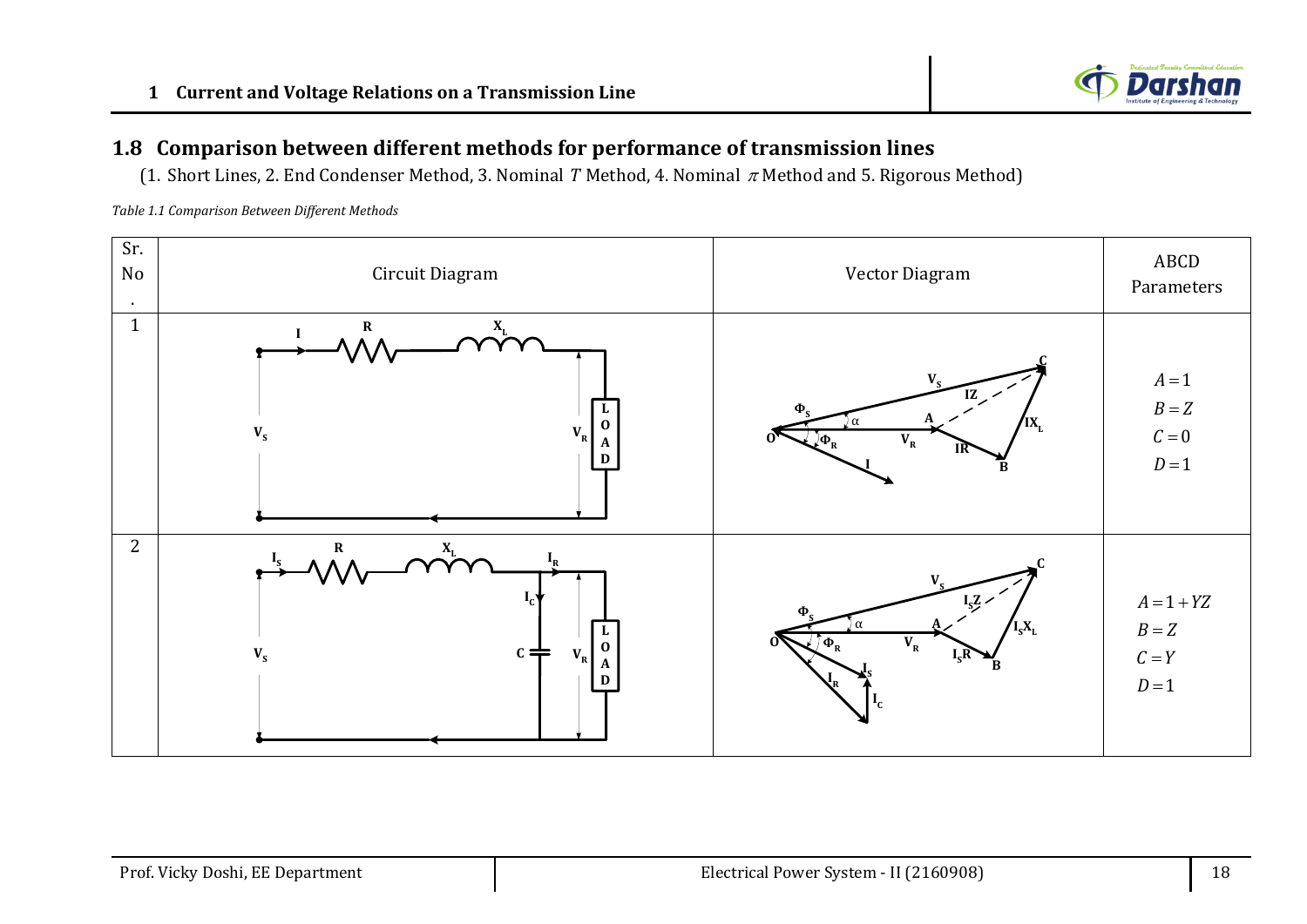

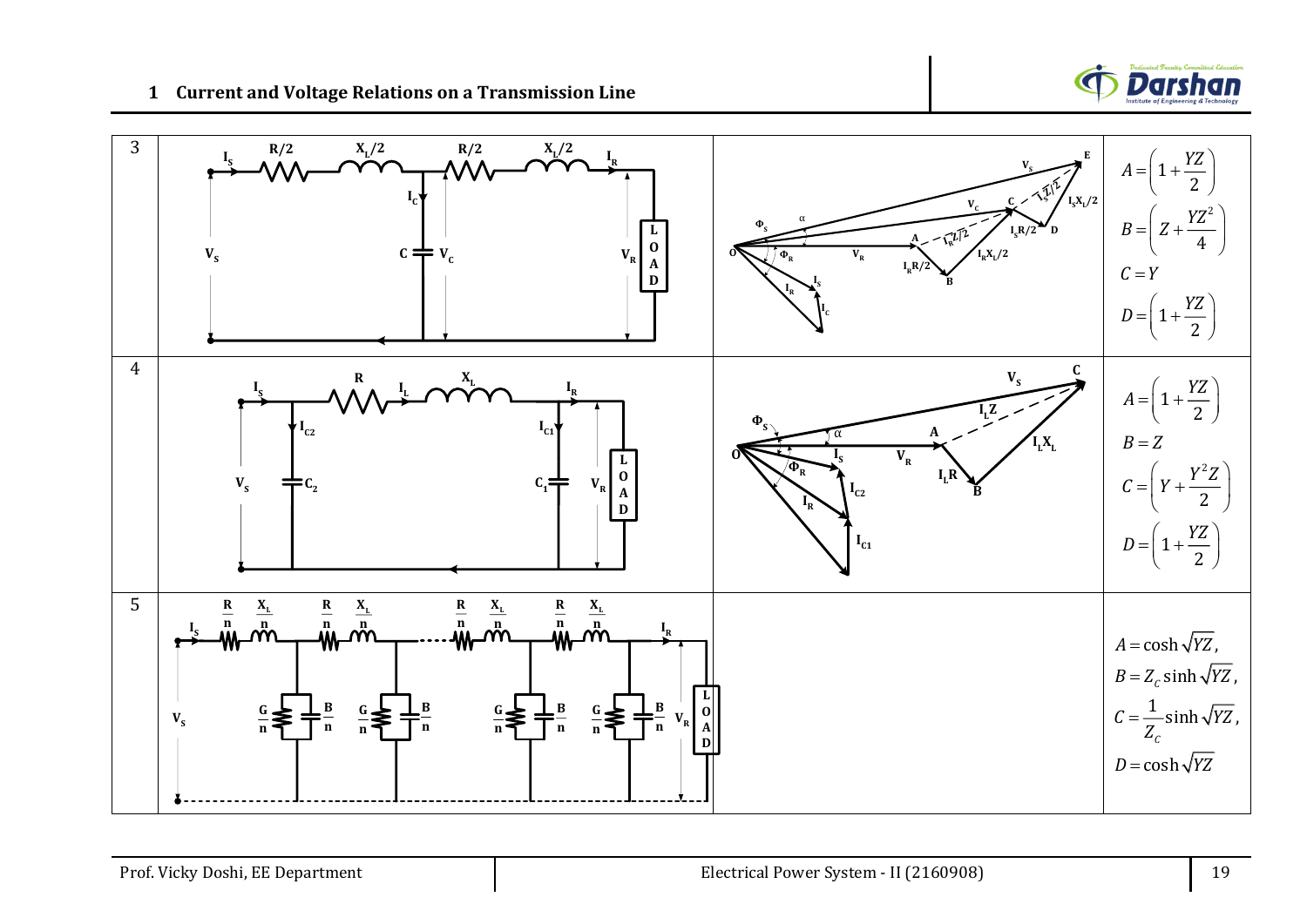

# **1.9 Power flow through a transmission line**



*Figure 1.11 Transmission Line*

 $V_{\scriptscriptstyle R} \angle 0$  = Receiving end voltage  $V_{\scriptscriptstyle S} \angle \delta$  = Sending end voltage  $\delta$  = Angle between  $V_s$  and  $V_R$ 

Line Constants  $A = A \angle \alpha$  $B = B \angle \beta$  $\mathcal{C} = \mathcal{C} \angle \gamma$  $D = D \angle \triangle$ 

$$
S_R = P_R + jQ_R
$$
  
=  $V_R I_R^*$ 

$$
VS = AVR + BIR
$$
  

$$
IS = CVR + DIR
$$

$$
I_R = \frac{V_s - AV_R}{B}
$$
  
= 
$$
\frac{V_s \angle \delta - A \angle \alpha x V_R \angle 0}{B \angle \beta}
$$
  
= 
$$
\frac{V_s \angle (\delta - \beta)}{B} - \frac{AV_R \angle (\alpha - \beta)}{B}
$$
  

$$
I_R^* = \frac{V_s \angle (\beta - \delta)}{B} - \frac{AV_R \angle (\beta - \alpha)}{B}
$$

$$
S_R = V_R I_R^*
$$
  
= 
$$
\frac{V_S V_R \angle (\beta - \delta)}{B} - \frac{A V_R^2 \angle (\beta - \alpha)}{B}
$$
  
= 
$$
P_R + jQ_R
$$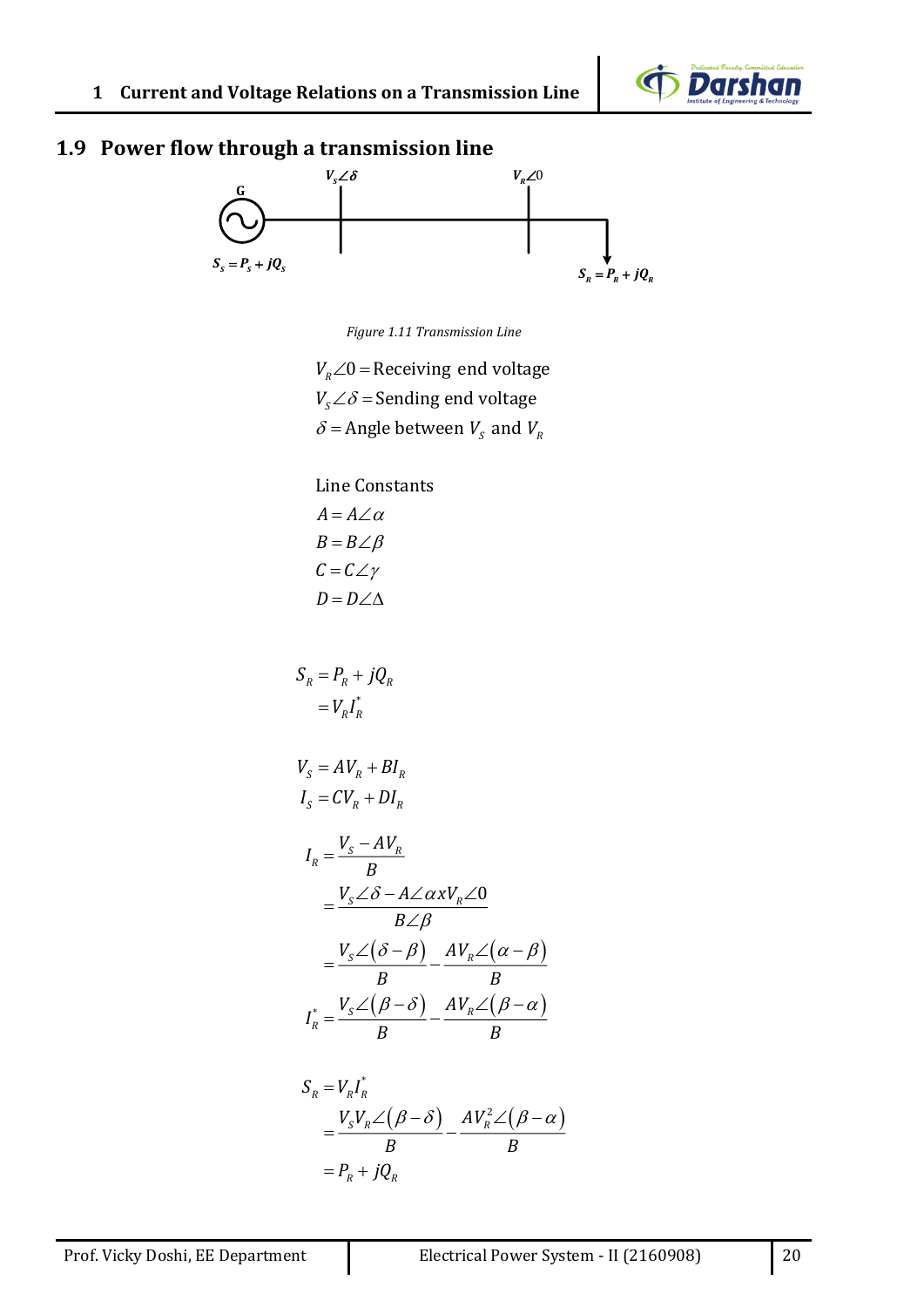

$$
\therefore P_R = \frac{V_S V_R}{B} \cos(\beta - \delta) - \frac{A V_R^2}{B} \cos(\beta - \alpha)
$$

$$
\therefore Q_R = \frac{V_S V_R}{B} \sin(\beta - \delta) - \frac{A V_R^2}{B} \sin(\beta - \alpha)
$$

$$
I_R = \frac{I_s - CV_R}{D}
$$
  
\n
$$
V_s = AV_R + \frac{B}{D}(I_s - CV_R)
$$
  
\n
$$
DV_s = ADV_R + BI_s - BCV_R
$$
  
\n
$$
I_s = \frac{DV_s - V_R}{B} \quad (\because AD - BC = 1)
$$
  
\n
$$
= \frac{D\angle \Delta V_s \angle \delta - V_R \angle 0}{B \angle \beta}
$$
  
\n
$$
= \frac{DV_s \angle (\Delta + \delta - \beta)}{B} - \frac{V_R \angle (-\beta)}{B}
$$

$$
S_{S} = V_{S}I_{S}^{*}
$$
  

$$
I_{S}^{*} = \frac{DV_{S} \angle (\beta - \Delta - \delta)}{B} - \frac{V_{R} \angle \beta}{B}
$$

$$
S_{s} = P_{s} + jQ_{s}
$$
\n
$$
= \frac{DV_{s}^{2} \angle (\beta - \Delta)}{B} - \frac{V_{s}V_{R} \angle (\delta + \beta)}{B}
$$
\n
$$
\therefore P_{s} = \frac{DV_{s}^{2}}{B} \cos(\beta - \Delta) - \frac{V_{s}V_{R}}{B} \cos(\delta + \beta)
$$
\n
$$
\therefore Q_{s} = \frac{DV_{s}^{2}}{B} \sin(\beta - \Delta) - \frac{V_{s}V_{R}}{B} \sin(\delta + \beta)
$$

Equation of circle is

$$
(x-h)^2 + (y-g)^2 = r^2
$$

For receiving end circle diagram

$$
P_R + \frac{AV_R^2}{B}\cos(\beta - \alpha) = \frac{V_S V_R}{B}\cos(\beta - \delta)
$$
  

$$
Q_R + \frac{AV_R^2}{B}\sin(\beta - \alpha) = \frac{V_S V_R}{B}\sin(\beta - \delta)
$$